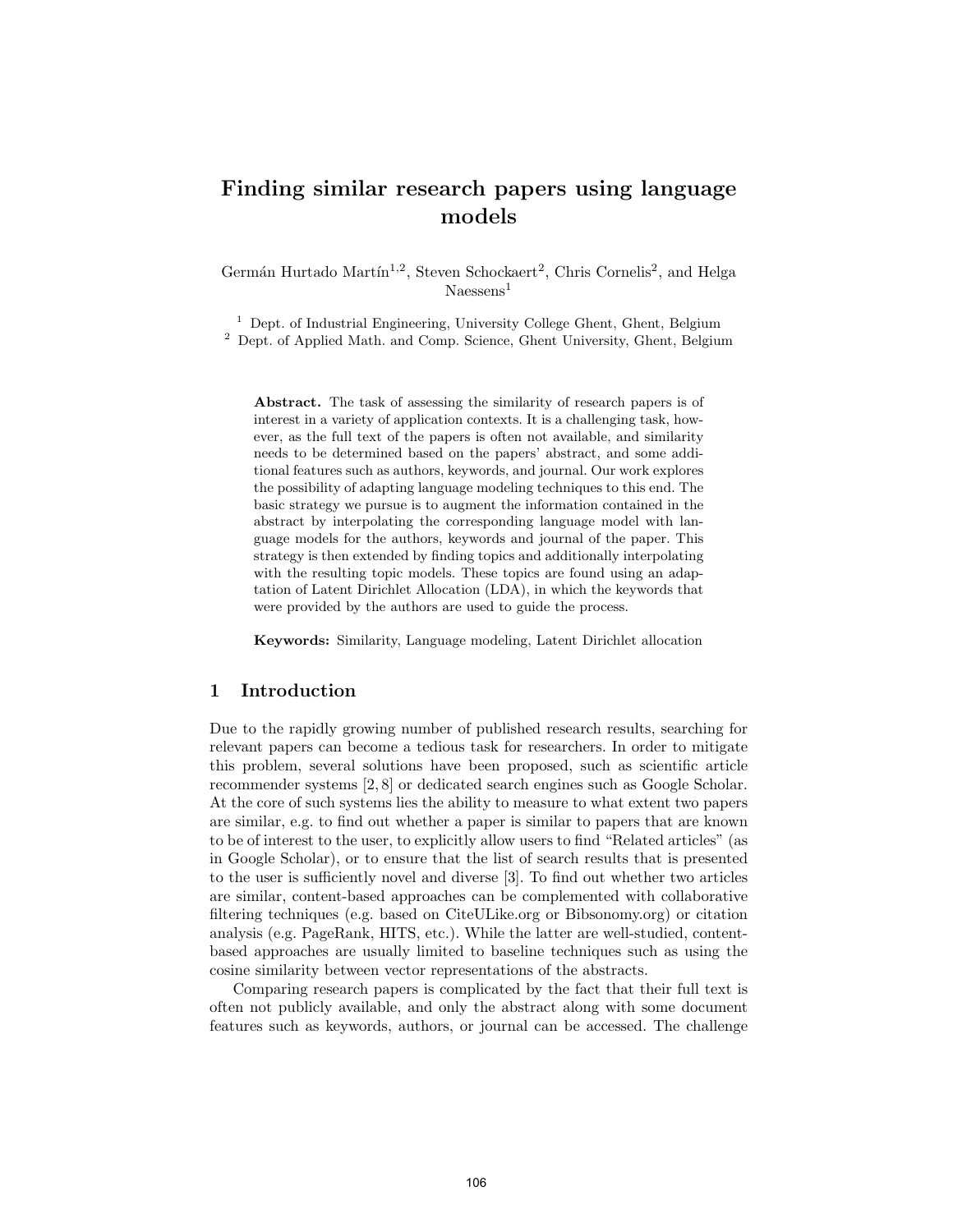thus becomes to make optimal use of this limited amount of information. Hurtado et al. [7] investigated the impact of individual document features within the vector space model. Their main conclusion was that baseline methods using only the abstract could not be improved significantly by enriching them with other features. Language modeling techniques, however, have been shown to perform well for comparing short text snippets [6, 10].

Our goal in this paper is therefore to explore how language models can be used to compare research paper abstracts, how they can best make use of the other document features, and whether they are a more reasonable choice than a vector space model based approach for this task. In particular, we combine two ideas to address these questions. On the one hand, we consider the idea of estimating language models for document features such as keywords, authors, and journal, and derive a language model for the article by interpolating them (an idea which has already proven useful for expert finding [11]). On the other hand, we apply LDA to discover latent topics in the documents, and explore how the keywords can help to improve the performance of standard LDA.

## 2 Research paper similarity

In this section we review and introduce several methods to measure article similarity, based on the information commonly available for a research paper: abstract, keywords, authors, and journal.

#### 2.1 Vector space model

The similarity of two papers can easily be measured by comparing their abstracts in the vector space model (method abstract in the result tables): each paper is represented as a vector, in which each component corresponds to a term occurring in the collection. To calculate the weight for that term the standard tf-idf approach is used, after removing stopwords. The vectors  $\mathbf{d}_1$  and  $\mathbf{d}_2$  corresponding to different papers can then be compared using standard similarity measures such as the cosine (cos), generalized Jaccard (g.jacc), extended Jaccard(e.jacc), and Dice (dice) similarity, using them as in [7]. Alternatively, we also consider a vector representation where the abstract is completely ignored, and where there is one component for each keyword, with the weights calculated analogously as in the tf-idf model (method keywords).

In [7] an alternative scheme for using the keywords has been proposed, which does not ignore the information from the abstract. This scheme was referred to as explicit semantic analysis (ESA) since it is analogous to the approach from [4]. The idea is, departing from a vector d obtained by method abstract, to define a new vector representation  $\mathbf{d}_{\mathbf{E}}$  of this paper, with one component for every keyword k appearing in the collection. The weights of  $d_E$ 's components are defined by  $w_k = \mathbf{d} \cdot \mathbf{q}_k$ , where the vector  $\mathbf{q}_k$  is formed by the tf-idf weights corresponding to the concatenation of the abstracts of all papers to which keyword  $k$ was assigned. This method is called ESA-kws in our experiments below. Similar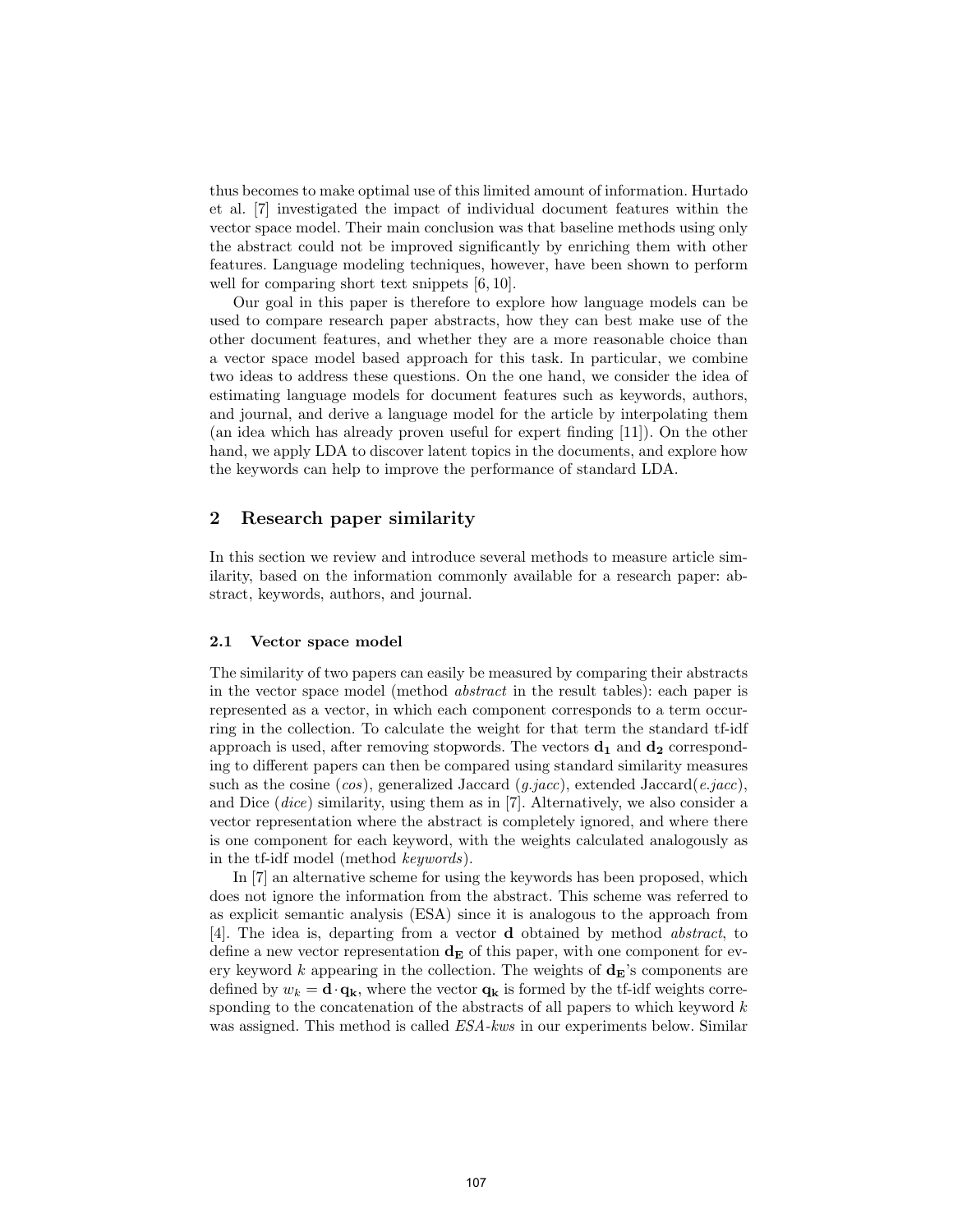methods are considered in which vector components refer to authors (ESA-aut) or to journals  $(ESA-jou)$ . For efficiency and robustness, only authors are considered that appear in at least 4 papers in the ESA-aut method, and only keywords that appear in at least 6 papers in the ESA-kw method. Higher thresholds would exclude too many keywords and authors, while lower thresholds would result in a high computational cost due to the large number of values in each vector.

### 2.2 Language modeling

A different approach is to estimate unigram language models [9] for each document, and calculate their divergence. A document  $d$  is then assumed to be generated by a given model D. This model is estimated from the terms that occur in the abstract of  $d$  (and the rest of the abstracts in the collection). Using Jelinek-Mercer smoothing, the probability that model  $D$  generates term  $w$  is given by:

$$
P^*(w|D) = \lambda P(w|d) + (1 - \lambda)P(w|\mathcal{C})
$$
\n(1)

where C is the whole collection of abstracts. The probabilities  $P(w|d)$  and  $P(w|\mathcal{C})$ are estimated using maximum likelihood, e.g.  $P(w|d)$  is the fraction of occurrences of term w in the abstract of document d. Once the models  $D_1$  and  $D_2$ corresponding to two documents  $d_1$  and  $d_2$  are estimated, we measure their difference using the well-known Kullback-Leibler divergence, defined by

$$
KLD(D_1||D_2) = \sum_{w} D_1(w)log \frac{D_1(w)}{D_2(w)}
$$
\n(2)

If a symmetric measure is desired, Jensen-Shannon divergence could alternatively be used.

Language model interpolation The probabilities in the model of a document are thus calculated using the abstracts in the collection. However, given the short length of the abstracts, we should make maximal use of all the available information, i.e. also consider the keywords  $k$ , authors  $a$ , and journal  $j$ . In particular, the idea of interpolating language models (also used for example in [11]), which underlies Jelinek-Mercer smoothing, can be generalized:

$$
P^*(w|D) = \lambda_1 P(w|d) + \lambda_2 P(w|k) + \lambda_3 P(w|a) + \lambda_4 P(w|j) + \lambda_5 P(w|C)
$$
 (3)

with  $\sum_i \lambda_i = 1$ . In order to estimate  $P(w|k)$ ,  $P(w|a)$ , and  $P(w|j)$ , we consider an artificial document for each keyword  $k$ , author  $a$  and journal  $j$  corresponding to the concatenation the abstracts where  $k$ ,  $a$  and  $j$  occur, respectively. Then, the probabilities are estimated using maximum likelihood, analogously to  $P(w|d)$ . Since a document may contain more than one author and one keyword, we define  $P(w|k)$  and  $P(w|a)$  as:

$$
P(w|k) = \frac{1}{n} \sum_{i=1}^{n} P(w|k_i)
$$
 (4) 
$$
P(w|a) = \frac{1}{m} \sum_{j=1}^{m} P(w|a_j)
$$
 (5)

where  $n$  and  $m$  are the number of keywords and authors in the document.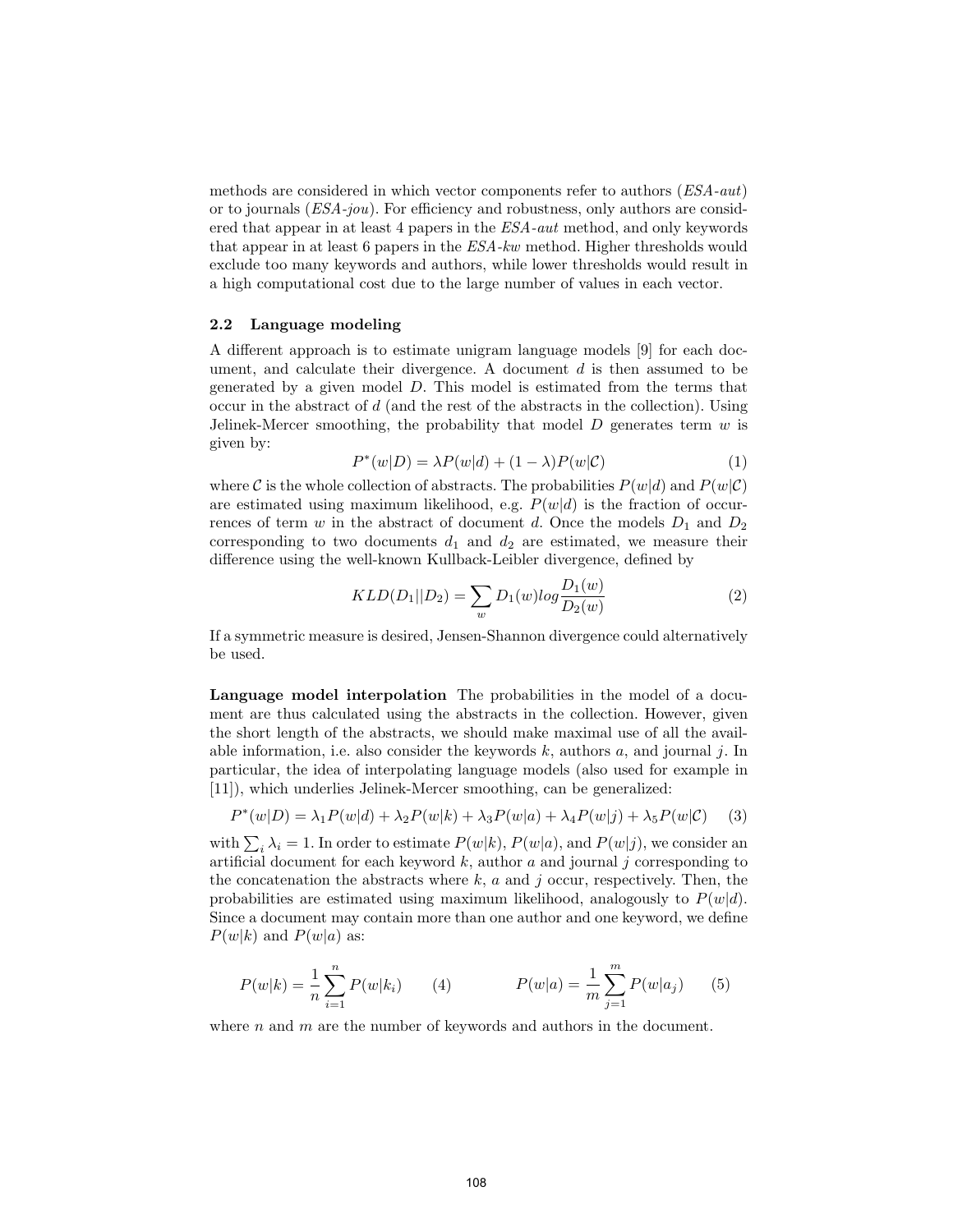Latent Dirichlet Allocation Two conceptually related abstracts may contain different terms (e.g. synonyms, misspellings, related terms), and may therefore not be recognized as similar. While this is a typical problem in information retrieval, it is aggravated here due to the short length of abstracts. To cope with this, methods can be used that recognize which topics are covered by an abstract. The idea is that topics are broader than keywords, but still sufficiently discriminative to yield a meaningful description of the content of an abstract. This topical information is not directly available; however, it can be estimated by using Latent Dirichlet Allocation (LDA) [1].

The idea behind LDA is that documents are generated by a (latent) set of topics, which are modeled as a probability distribution over terms. To generate a document, a distribution over those topics is set, and then, to generate each word w in the document, a topic z is sampled from the topic distribution, and  $w$  is sampled from the word distribution of the selected topic. In other words, the set of distributions  $\phi$  over the words in the collection and the set of distributions  $\theta$  over all the topics must be estimated. To do so, we use LDA with Gibbs sampling [5]. We can then estimate these probabilities as:

$$
P(w|z) = \hat{\phi}_z^{(w)} = \frac{n_z^{(w)} + \beta}{n_z^{(v)} + W\beta} \quad (6) \qquad P(z|t) = \hat{\theta}_z^{(d)} = \frac{n_z^{(d)} + \alpha}{n_z^{(d)} + T\alpha} \quad (7)
$$

where  $t$  is the LDA model obtained with Gibbs sampling,  $W$  is the number of words in the collection, and T is the number of topics. Parameters  $\alpha$  and  $\beta$ intuitively specify how close (6) and (7) are to a maximum likelihood estimation. The count  $n_z^{(w)}$  is the number of times word w has been assigned to topic z, while  $n_z^{(d)}$  is the number of times a word of document d has been assigned to topic z. Finally,  $n_z(\cdot)$  is the total number of words assigned to topic z, and  $n_{\cdot}(d)$  is the total number of words of document  $d$  assigned to any topic. All these values are unknown a priori; however, by using Gibbs sampling they can be estimated.

To find the underlying topics, the LDA algorithm needs some input, namely the number T of topics to be found. Based on preliminary results, we set  $T =$  $K/10$ , where K is the number of keywords that are considered. The topics that are obtained from LDA can be used to improve the language model of a given document d. In particular, we propose to add  $P(w|t)$  to the right-hand side of (3), with the appropriate weight  $\lambda$ .  $P(w|t)$  reflects the probability that term w is generated by the topics underlying document d. It can be estimated by considering that:

$$
P(w|t) = \sum_{i=1}^{T} P(w|z_i) \times P(z_i|t)
$$
\n(8)

This method is referred to as  $LM0$  in the result tables.

The method LM0 can be improved by taking advantage of the keywords that have been assigned to each paper. In particular, we propose to initialize the topics by determining  $T$  clusters of keywords using k-means. Then, a document c is created for every cluster. This artificial document is the concatenation of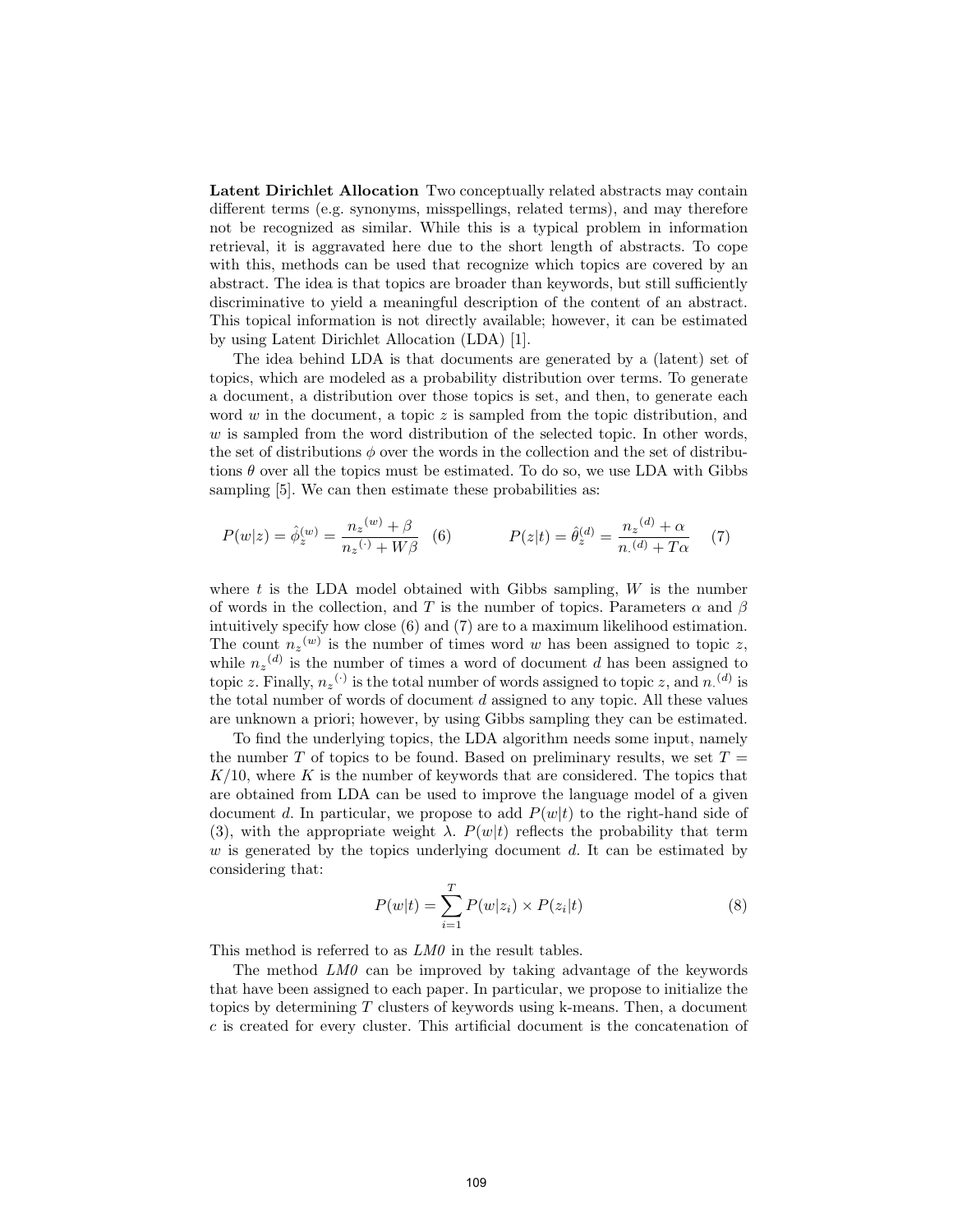the abstracts of all papers to which some keyword from the cluster was assigned. Once these documents c are made, initial values for the parameters  $n_z^{(w)}$ ,  $n_z^{(d)}$ , and  $n_z$ <sup>(.)</sup> in (6) and (7) can be retrieved from them:  $n_z$ <sup>(w)</sup> is initialized with the number of occurrences of w in artificial document  $c_z$ ,  $n_z$ <sup>(d)</sup> with the number of words of document d occurring in  $c_z$ , and  $n_z$ <sup>(.)</sup> with the total number of words in  $c_z$ . Parameter  $n^{(d)}$  is independent from the clustering results as it takes the value of the total number of words in document d. We furthermore take  $\alpha = 50/T$  and  $\beta = 0.1$ . Subsequently, we can either work directly with these initial values (i.e., use them in  $(6)$  and  $(7)$ : method LM1 in the results tables), or we can apply Gibbs sampling (method  $LM2$ ). In this last case, the values resulting from the clustering are only used to initialize the sampler, as an alternative to the random values used normally.

## 3 Experimental evaluation

### 3.1 Experimental Set-Up

To build a test collection and evaluate the proposed methods, we downloaded a portion of the ISI Web of Science<sup>3</sup>, consisting of files with information about articles from 19 journals in the Artificial Intelligence domain. These files contain, among other data, the abstract, authors, journal, and keywords freely chosen by the authors. A total of 25964 paper descriptions were retrieved, although our experiments are restricted to the 16597 papers for which none of the considered fields is empty.

The ground truth for our experiments is based on annotations made by 3 experts. First, 100 articles with which at least one of the experts was sufficiently familiar were selected. Then, using tf-idf with cosine similarity, the 30 most similar articles in the test collection were found for each of the 100 articles. Each of those 30 articles were manually tagged by the expert as similar or dissimilar. To evaluate the performance of the methods, each paper p is thus compared against  $30$  others<sup>4</sup>, some of which are tagged as similar. Similarity measures can then be used to rank the 30 papers, such that ideally the papers similar to p appear at the top of the ranking. In principle, we thus obtain 100 rankings. However, due to the fact that some of the lists contained only dissimilar articles, and that sometimes the experts were not certain about the similarity of some items, the initial 100-article set was reduced to 89 rankings. To evaluate these rankings, we use mean average precision (MAP) and mean reciprocal rank (MRR).

### 3.2 Results

Tables 1 and 2 summarize the results of the experiment. The  $\lambda$  configurations in the first column of Table 2 are shown in the order  $\lambda_{abstract}$ ,  $\lambda_{keywords}$ ,  $\lambda_{authors}$ ,

<sup>3</sup> http://apps.isiknowledge.com

<sup>4</sup> During the annotation process it was also possible to tag some items as "Don't know" for those cases where the expert had no certainty about the similarity. These items are ignored and therefore some papers are compared to less than 30 others.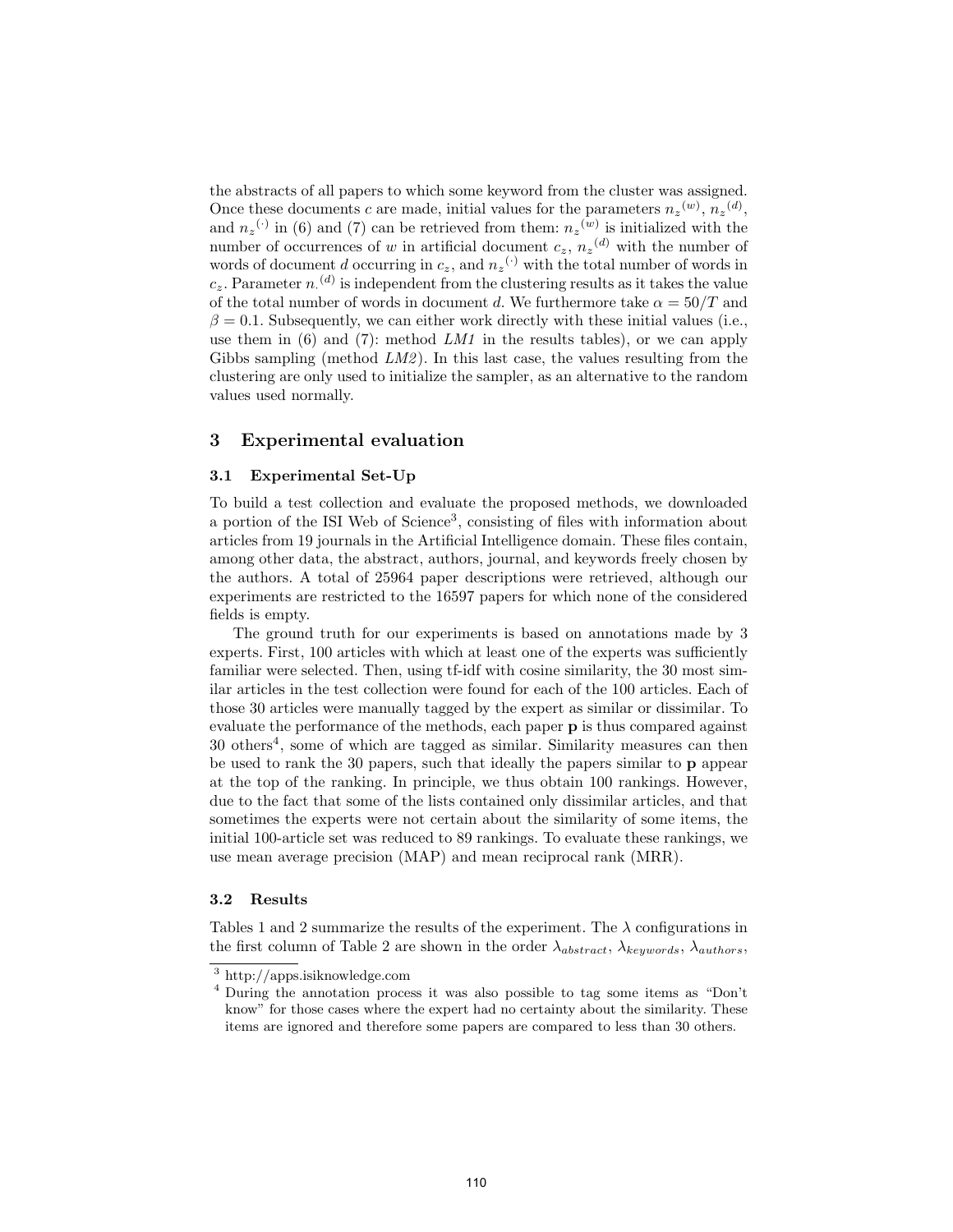Table 1. Vector space model

|            | MAP                                 |      |                                               |                                                           |     | <b>MRR</b> |  |                                     |        |  |
|------------|-------------------------------------|------|-----------------------------------------------|-----------------------------------------------------------|-----|------------|--|-------------------------------------|--------|--|
|            | cos                                 | dice |                                               | $e$ <i>jacc</i> $q$ <i>jacc</i>                           | cos |            |  | $dice$ $e. iacc$                    | q,iacc |  |
| abstract   |                                     |      |                                               | $0.492$ $0.492$ $0.492$ $0.543$ 0.689 $0.689$ 0.689 0.725 |     |            |  |                                     |        |  |
| keywords   |                                     |      | $0.496$ $0.497$ $0.495$ $0.481$               |                                                           |     |            |  | $\parallel$ 0.736 0.741 0.738 0.715 |        |  |
| ESA-kws    |                                     |      | $0.544$ $0.544$ $0.543$ $\overline{0.537}$    |                                                           |     |            |  | $\parallel$ 0.701 0.701 0.701 0.717 |        |  |
| $ESA$ -aut |                                     |      | $0.553 \quad 0.553 \quad 0.553 \quad \ 0.554$ |                                                           | Ш   |            |  | $0.726$ $0.726$ $0.726$ $0.727$     |        |  |
| ESA-jou    | $\parallel$ 0.414 0.414 0.414 0.422 |      |                                               |                                                           | Ш   |            |  | 0.574 0.574 0.574 0.581             |        |  |

Table 2. Language modeling

|                         |       | MAP   |       | <b>MRR</b> |       |                 |  |
|-------------------------|-------|-------|-------|------------|-------|-----------------|--|
| $\lambda$ -config.      | LM0   | LM1   | LM2   | LM0        | LM1   | LM <sub>2</sub> |  |
| 0.9 0 0 0 0             | 0.596 | 0.596 | 0.596 | 0.759      | 0.759 | 0.759           |  |
| 00.9000                 | 0.533 | 0.533 | 0.533 | 0.732      | 0.732 | 0.732           |  |
| 000.900                 | 0.520 | 0.520 | 0.520 | 0.664      | 0.664 | 0.664           |  |
| 000.90<br>$\Omega$      | 0.294 | 0.294 | 0.294 | 0.395      | 0.395 | 0.395           |  |
| 000.9<br>00             | 0.464 | 0.365 | 0.522 | 0.620      | 0.500 | 0.693           |  |
| 0.7000<br>0.2           | 0.611 | 0.602 | 0.622 | 0.754      | 0.771 | 0.766           |  |
| 0.5 0 0 0 0.4           | 0.611 | 0.604 | 0.636 | 0.764      | 0.769 | 0.778           |  |
| $0.2 \ 0 \ 0 \ 0 \ 0.7$ | 0.570 | 0.607 | 0.613 | 0.731      | 0.764 | 0.759           |  |
| 0.7 0.2 0 0 0           | 0.593 | 0.593 | 0.593 | 0.786      | 0.786 | 0.786           |  |
| $0.5\;0.4\;0\;0\;0$     | 0.575 | 0.575 | 0.575 | 0.781      | 0.781 | 0.781           |  |
| $0.2$ 0.7 0 0 0         | 0.544 | 0.544 | 0.544 | 0.736      | 0.736 | 0.736           |  |
| $0.4$ 0.1 0 0 0.4       | 0.651 | 0.650 | 0.671 | 0.820      | 0.821 | 0.820           |  |
| $0.1\;0.4\;0\;0\;0.4$   | 0.582 | 0.560 | 0.593 | 0.754      | 0.754 | 0.775           |  |
| $0.4$ $0.4$ 0 0 $0.1$   | 0.581 | 0.578 | 0.588 | 0.768      | 0.775 | 0.782           |  |
| $0.3\;0.3\;0\;0\;0.3$   | 0.606 | 0.591 | 0.618 | 0.783      | 0.788 | 0.797           |  |
| $0.3$ 0.1 0.1 0.1 0.3   | 0.635 | 0.617 | 0.654 | 0.784      | 0.780 | 0.784           |  |
| $0.4$ 0.1 0.1 0 0.3     | 0.633 | 0.620 | 0.656 | 0.779      | 0.779 | 0.800           |  |
| $0.4$ 0.1 0 0.1 0.3     | 0.657 | 0.644 | 0.667 | 0.834      | 0.814 | 0.824           |  |

 $\lambda_{journal}$ ,  $\lambda_{topics}$ . We fixed the sum of these weights to 0.9, and set the general smoothing factor  $(\lambda_5 \text{ in } (3))$  to 0.1.

The main conclusion that we can draw from these results is that language models are indeed capable of yielding a substantial improvement over all of the vector space approaches. The first block of Table 2 summarizes the results obtained with language models that only use one of the features. We find that language models which only use the abstract significantly<sup>5</sup> improve the performance of the most traditional vector space methods (*abstract*). Models uniquely based on other features can perform slightly better than abstract, but these

<sup>&</sup>lt;sup>5</sup> In this work we consider an improvement to be significant when  $p < 0.05$  for the paired t-test.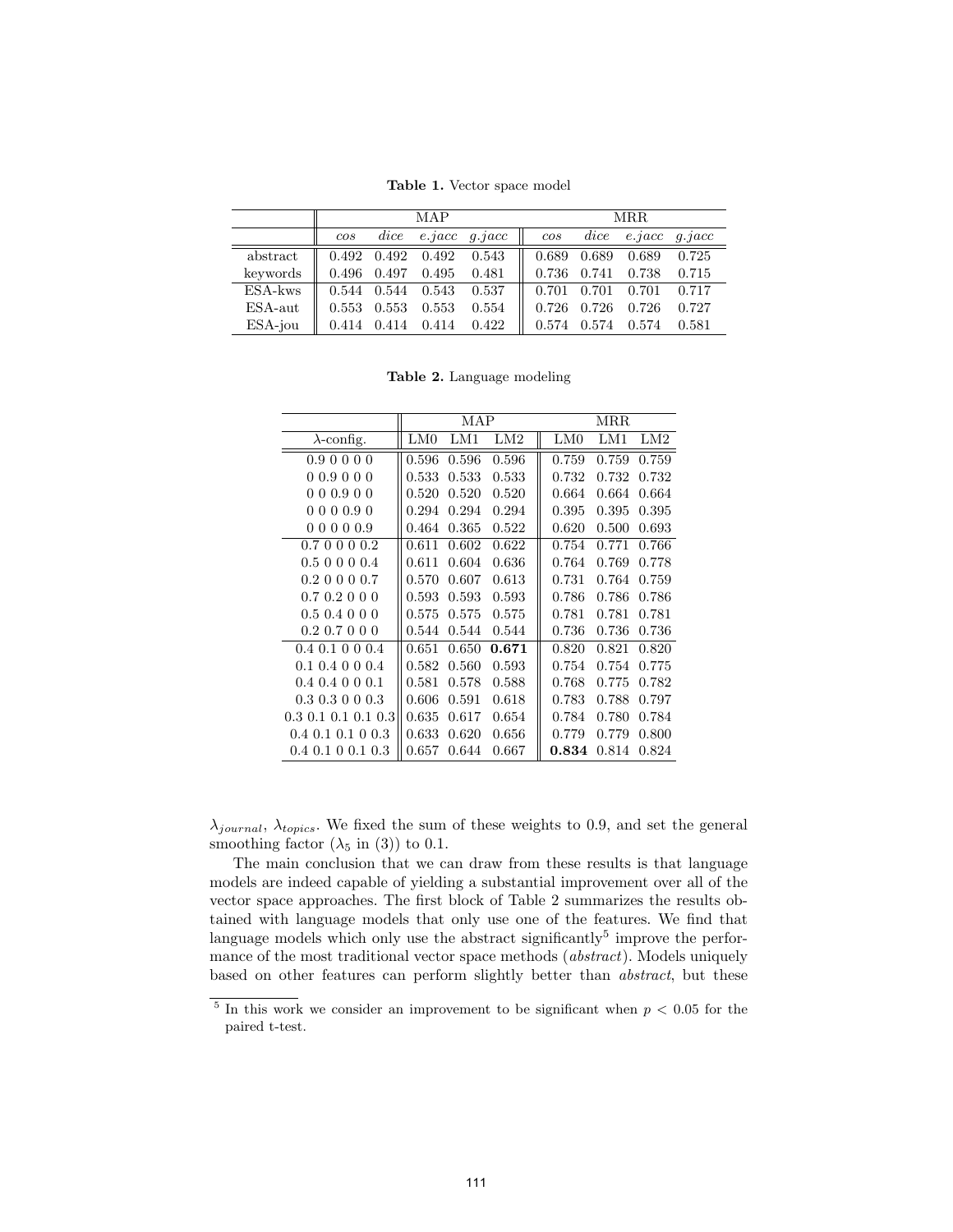improvements were not found to be significant. However, these results are still useful as an indication of the amount of information contained in each of the features: language models based exclusively on keywords or on authors perform comparable to the method abstract. Using topics only yields such results when LM2 is used, while the information contained in the journal is clearly poorer.

In the second block of Table 2 we examine different combinations of two features: abstract with topics on the first three lines, and abstract with keywords on the last three. These results confirm that the abstract contains the most information, and should be assigned a high weight. On the other hand, we can observe how the topics, when combined with the abstract, yield a better MAP score. In particular, the MAP score for the LM2 configuration on the second (resp. third) line of the second block are significantly better than the LM2 score on the fifth (resp. sixth) line.

The third block of Table 2 shows the results of combining abstract and topics, with keywords, authors, and journal. It is clear that giving a small weight to keywords is beneficial, as it leads to the highest scores, which are significantly better than all configurations of the second block. For authors and journal, however, we do not find a substantial improvement. In Fig. 1 we further explore the importance of the abstract and the topics. We set the weight of the keywords to a fixed value of 0.1, and the remaining weight of 0.8 is divided between abstract and topics. What is particularly noticeable is that ignoring the abstract is penalized stronger than ignoring the topics, but the optimal performance is obtained when both features are given approximately the same weight.

Finally, we can note from Table 2 that  $LM1$  cannot improve  $LM0$ , but clear differences in MAP scores can be observed between  $LM0$  and  $LM2$ . These latter differences are significant for all configurations in the third block, and the three first configurations in the second block.



Fig. 1. Importance of abstract vs. topics